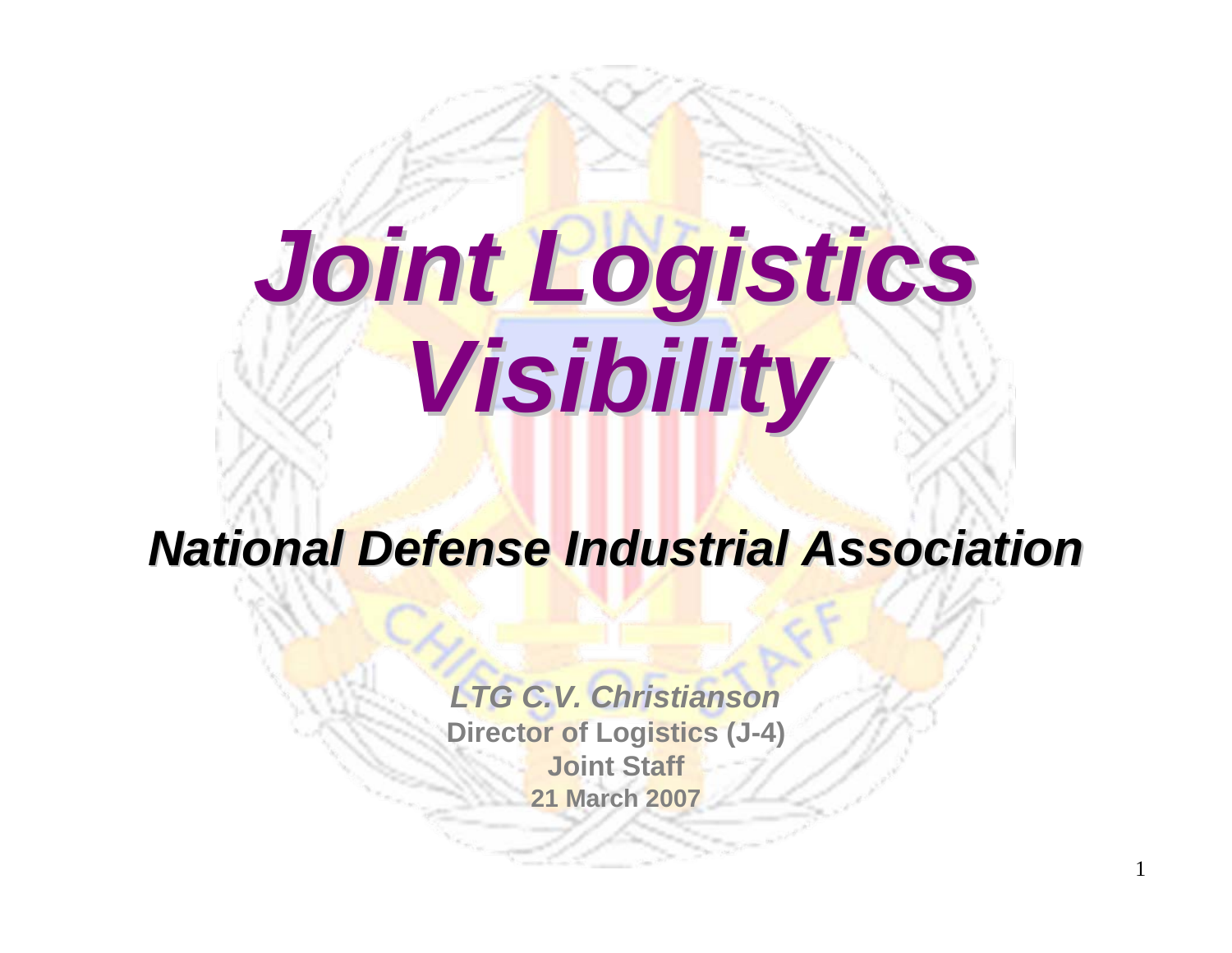

- **Joint Logistics Environment (JLE) Joint Logistics Environment (JLE)**
- **Joint Logistics Joint Logistics**
- **Defining Logistics Visibility**
- **Overcoming the Obstacles**
- **The Way Ahead The Way Ahead**

*The world that we know is one in which you is one in which you make a lot of something and then give it to the make a lot of something and then give it to the customer at a certain price, whether they want it or not. That world is over ...* 

*. . . the entire value chain surrounds and e chain surrounds and touches the customers. When they ask for* something, they want it in a certain way, at a *certain time, in a cert certain time, in certain place, at ain place, at a certain certain price, for a value . . . price, for a value . . . Don Hackworth, GM North America, 1997*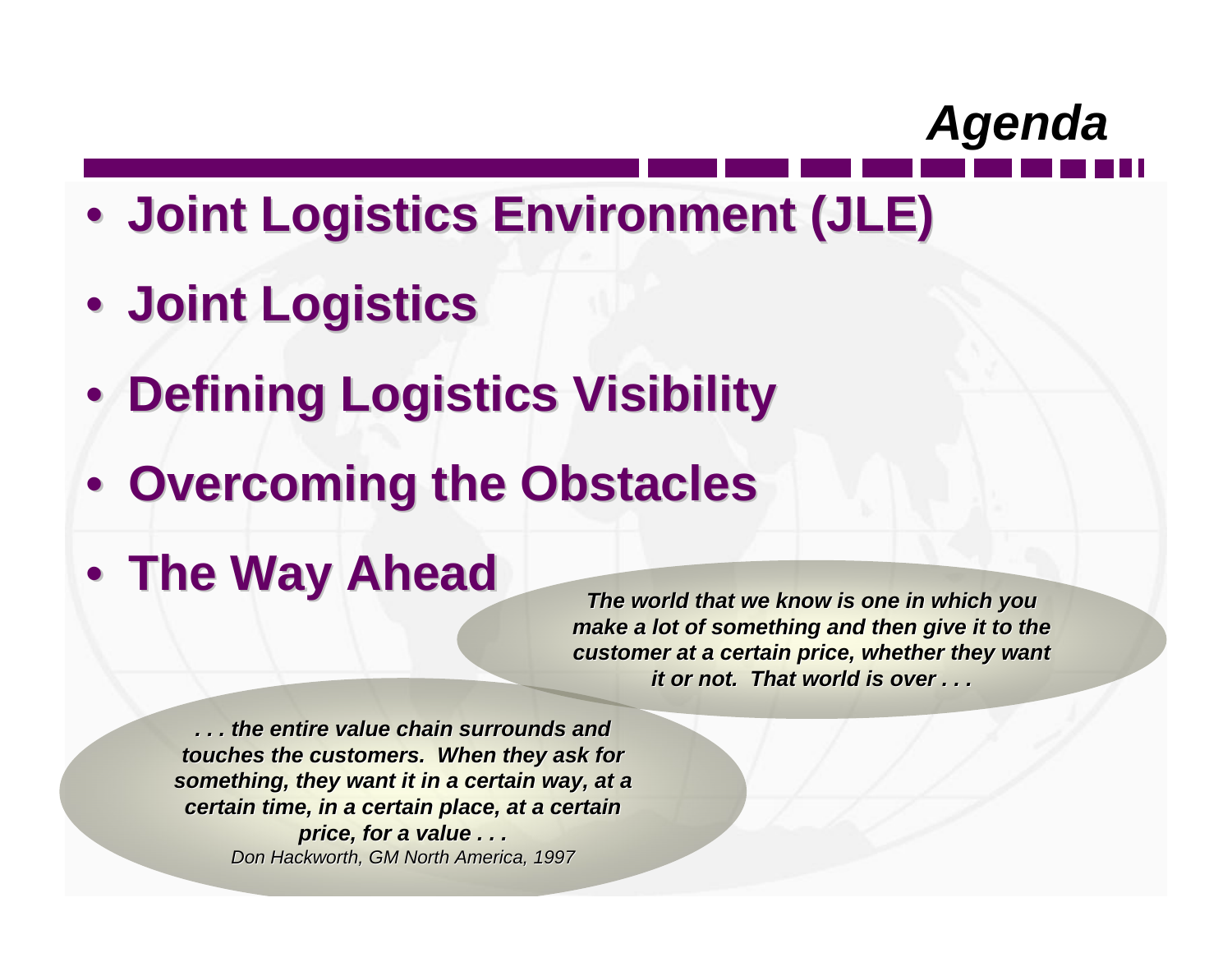# *JLE - Scope*



### **Attributes Attributes:**

#### ¾ **Global dispersion** *-* **Demands a globally distributed concept of support Demands a globally distributed concept of support**

- $\checkmark$  LOCS tenuous; commercial reliance; lucrative target
- $\checkmark$  Rapid & precise response is THE metric

#### ¾ **Complexity – Joint, interagency, multinational, NGOs all play Joint, interagency, multinational, NGOs all play**

- $\checkmark$  Complicated politically and operationally
- Complicated tactically 210 Stryker contractors in a support battalion

**≻ Enemy – Sophisticated, educated, digitally mature; He knows that logistics gives us staying power gives us staying power**

¾ **Authorities – Service responsibility to train, equip, sustain but COCOM Service responsibility to train, equip, sustain but COCOM authority to execute operations & logistics authority to execute operations & logistics**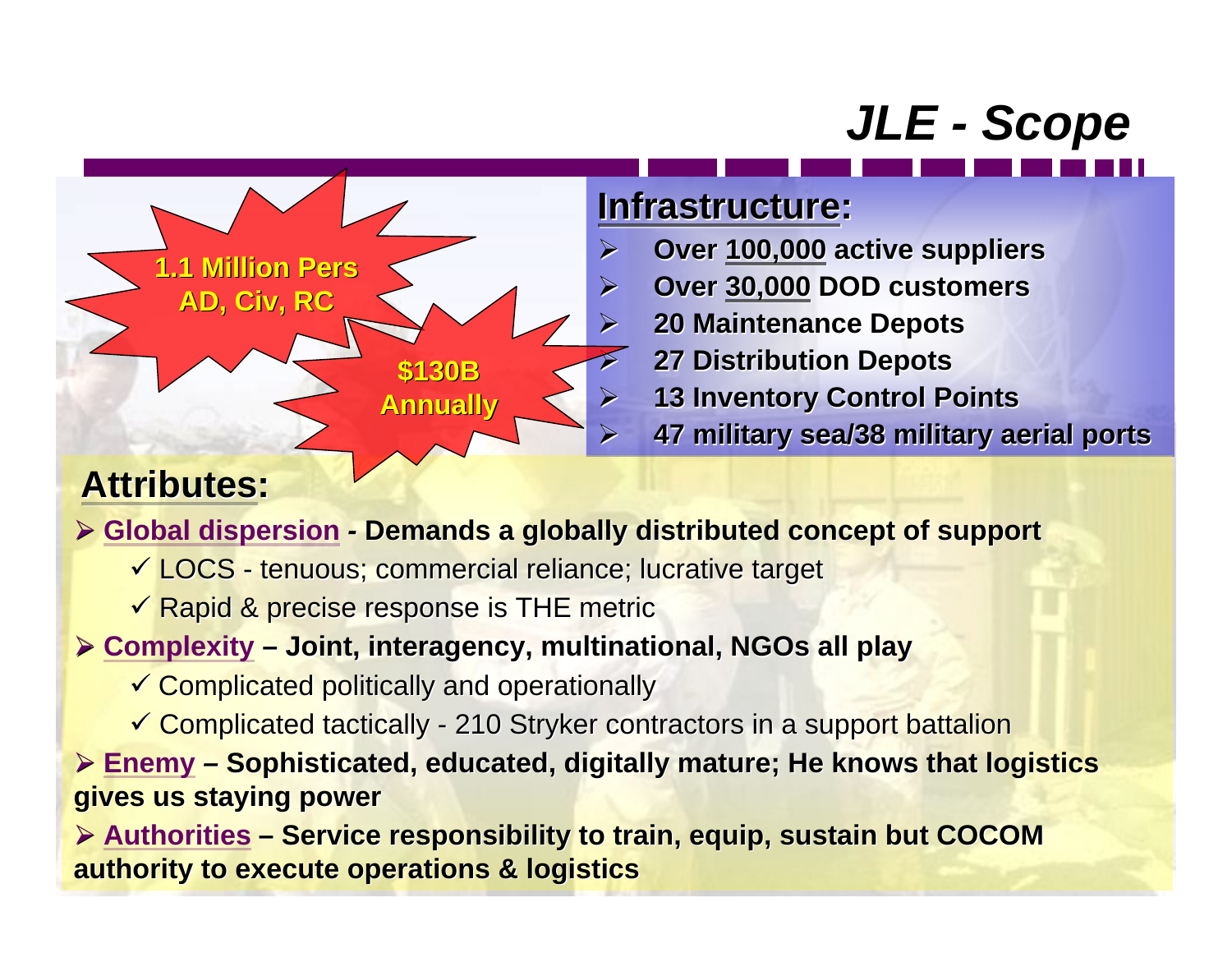# *JLE - Operating Framework*

#### *Strategic Level Strategic Level*

### *Sustained Operations Sustained Operations*

- **Industrial base capacity**
- **Processes should drive synergy across Service, Agency & Commercial sectors**
- **Efficiency here enables delivery of required JFC outcomes**

#### *Operational Level Operational Level*

### *Integration Integration*

• **JFC integrates JFC rqmts with national systems**

• *"THIS IS THE ESSENCE OF JOINT LOGISTICS"*

• **Optimize component, coalition, agency, and other partner capabilities against requirements**

#### • *"This is high payoff for the JFC"*

### *Tactical Level Tactical Level*

### *Effectiveness Effectiveness*

- **"***OUTCOMES ARE MEASURED HERE"*
- **Sustained logistics readiness is our product**
- **Readiness enables JFC**  *"freedom of action"*

• **Desired outcomes should drive optimization - from strategic to tactical (E2E)**

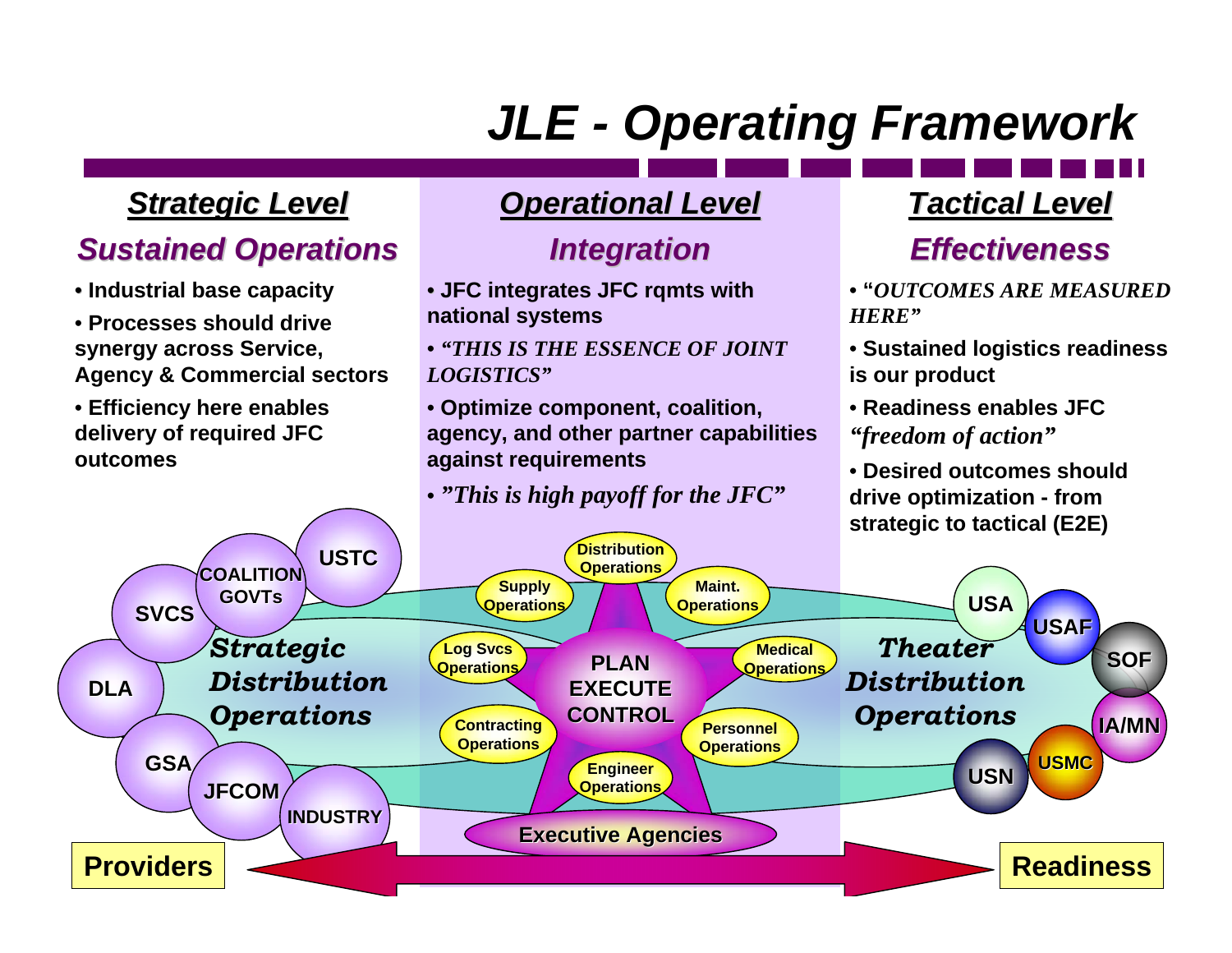# *Joint Logistics - Definition*

*The deliberate or improvised sharing of Service The deliberate or improvised The deliberate or improvised sharing sharing of Service of Service logistics resources . . . logistics resources . . . logistics resources . . . to enhance synergy and reduce both to enhance synergy and reduce both to enhance synergy and reduce both redundancies and costs. redundancies and costs redundancies and costs.*

# *Why do we need it?*

*What is it?*

*Because (especially during initial expeditionary Because (especially during initial expeditionary ecause (especially during initial expeditionary operations) the Services, by themselves, operations) the Services, by themselves, operations) the Services, by themselves, seldom have sufficient capability to seldom have sufficient capability to seldom have sufficient capability to independently support the JFC. independently support the JFC. independently support the JFC.*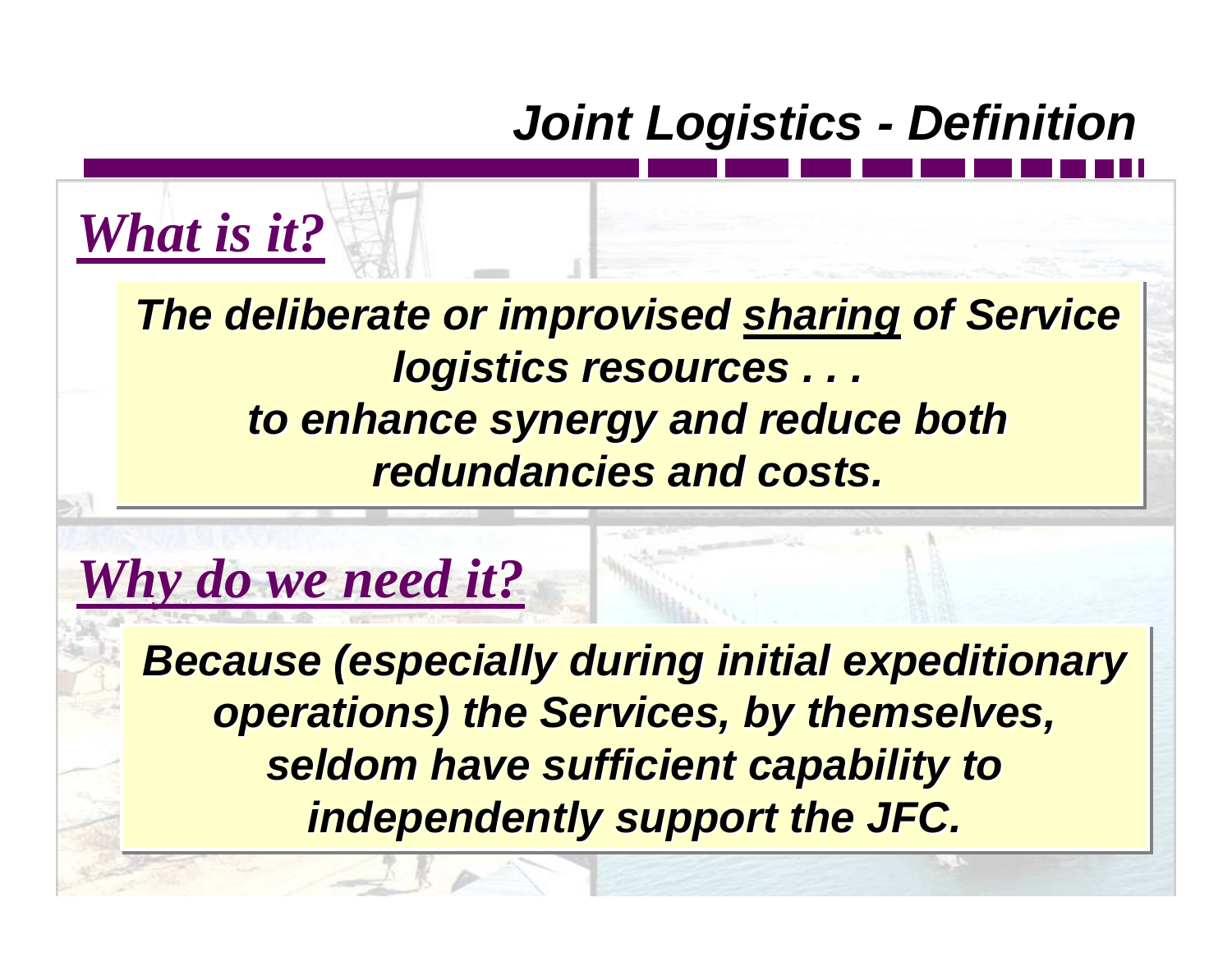### *Joint Logistics – Delivery*

#### **Joint Log Capabilities Joint Log Capabilities • Integrated Supply Chain Opns** 9 *Maintenance & Repair Maintenance & Repair* 9 *Supply & Sourcing Supply & Sourcing* 9 *Distribution & Deployment Distribution & Deployment* V Planning & Return/Ret *Planning & Return/Retrograde Planning & Return/Retrograde* • **Logistics Services Logistics Services** 9 *Field Services/Base Su Field Services/Base Support* 9 *Mortuary Affairs Mortuary Affairs* 9 *Contingency C ntingency Contract Support ntract Support* •**Operational Engineering** 9 *Maneuver Maneuver-Counter maneuver Counter maneuver* 9 *Infrastructure Infrastructure* 9 *Geo-spatial inte spatial intelligence lligence* • **Force Health Protection Force Health Protection** 9 *Patient Movement Patient Movement* 9 *Casua lty Care* 9 *Medical Logistics Medical Logistics* 9 *Preventive Medicine Preventive Medicine* 9 **Rapid & Rapid & Precise PreciseResponse Response**  $\checkmark$  **Unity of Unity of Effort** $\checkmark$  **JLE -wideVisibility Visibility IDILITY Knowledge Environment Joint Log**  $\overline{\mathbf{A}}$ **Strategy Joint Log Strategy JOINTINGS**<br> **LE-WICES -wide Visibility Visibility**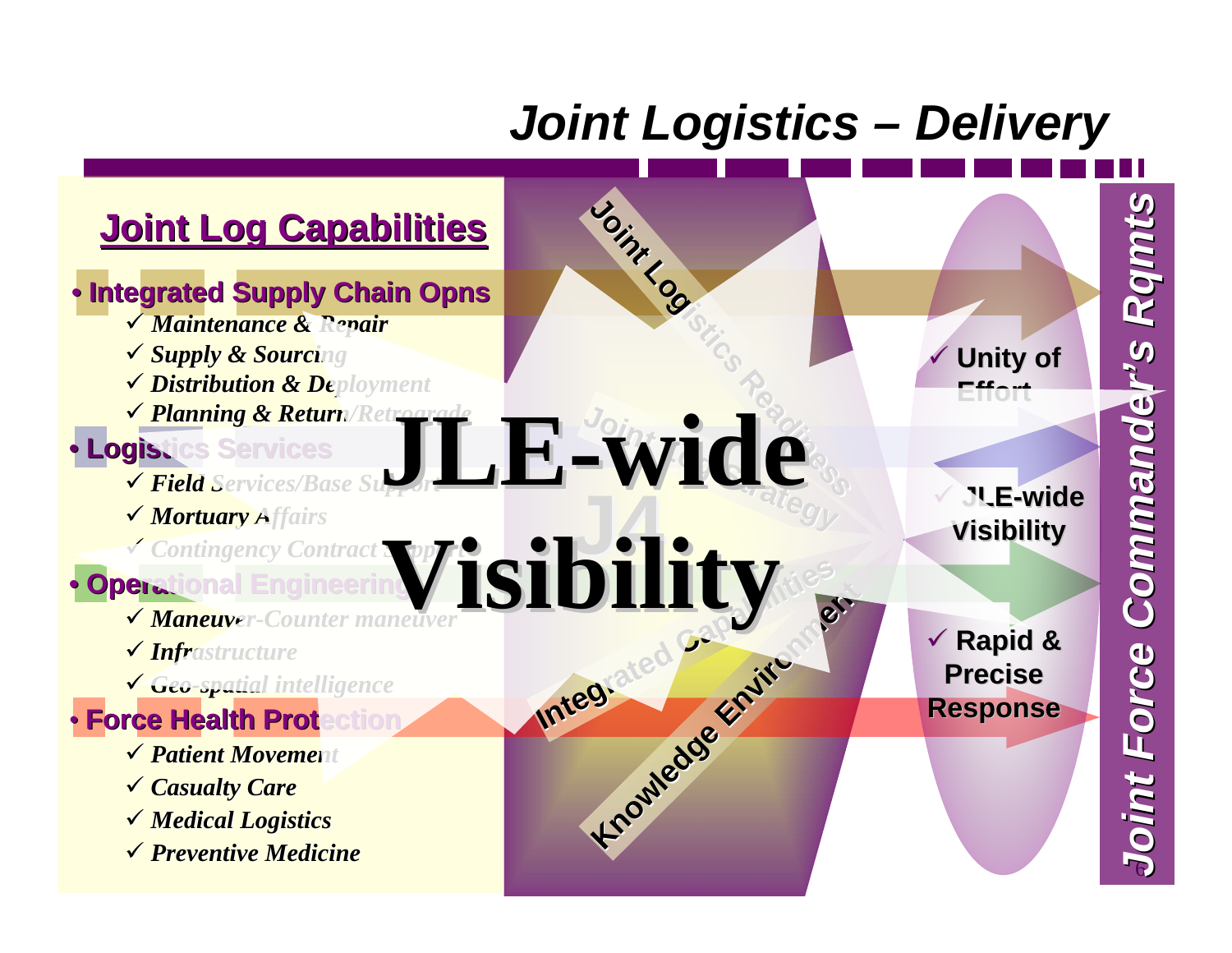

7

*What is it?*

Access to logistics processes, resources, and *requirements to provide the knowledge requirements to provide the knowledge requirements to provide the knowledge necessary to make effective decisions. necessary to make effective decisions necessary to make effective decisions.*

*What Effect does it Achieve?*

*Sustained Logistics Readiness Sustained Logistics Readiness Sustained Logistics Readiness*

**Logistics visibility is more than asset visibility Logistics visibility is more than asset visibility**

**Visibility is NOT 100% access of everything by everyone**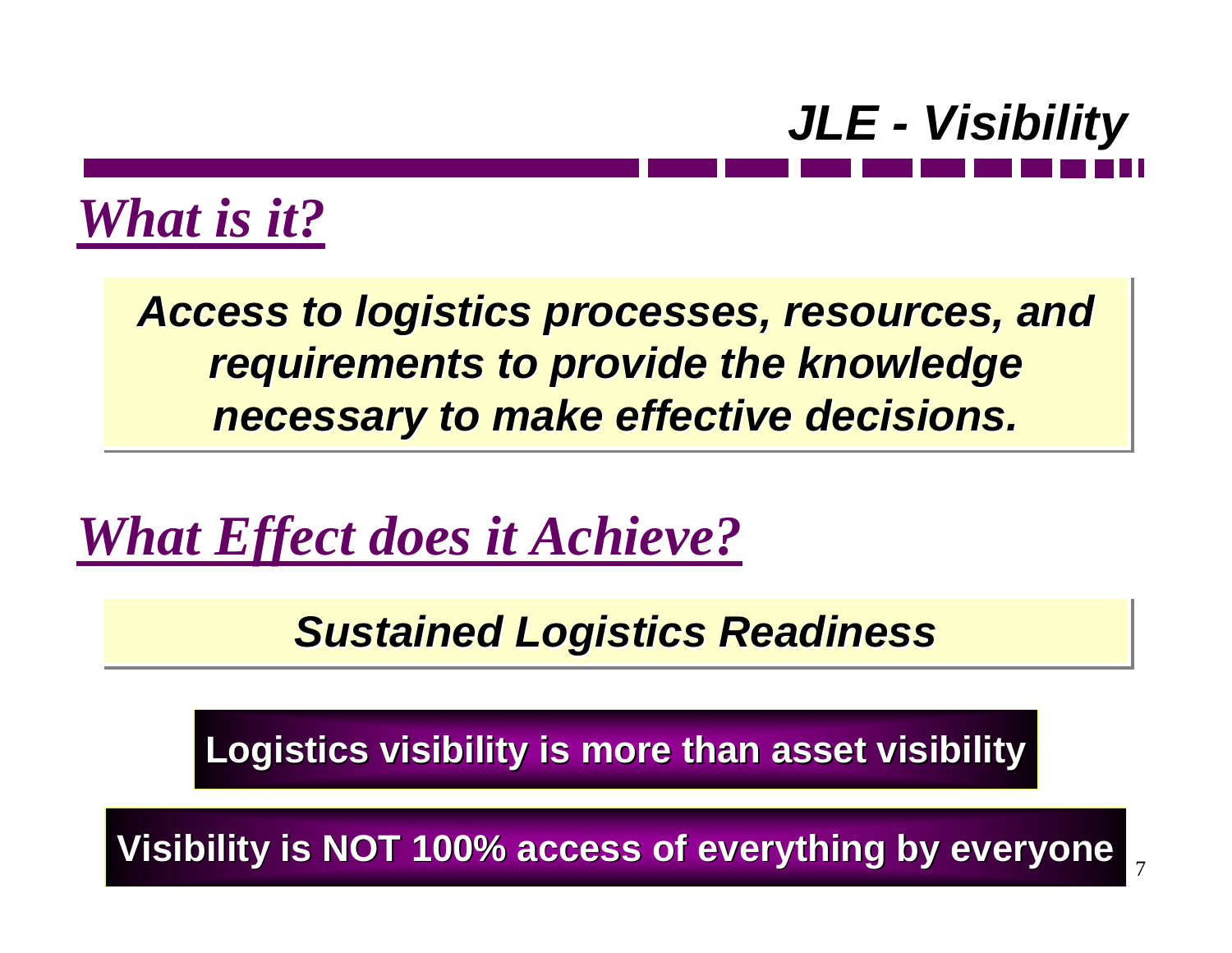# *What we need to see*

#### *Requirements Requirements Requirements*

9 **What the joint force**  9 **What the joint force needs to accomplish its needs to accomplish its needs to accomplish its missionmission**9 **Defined by JFC** 9 **Defined by JFC** 9 **Passed to Supporting**  9 **Passed to Supporting Passed to Supporting CommandsCommands Commands**9 **Change over time** 9 **Change over time over time**



#### *ResourcesResources Resources*

 **Total available assets** 9 **Total available assets Total available assets In Time & Space** 9 **In Time & Space Time & Space Item, People, Units** 9 **Item, People, Units Item, People, Units Individually or in** 9 **Individually or in aggregate aggregate aggregate**



#### *ProcessesProcesses Processes*

 $\checkmark$  Series of actions, **functions, or changes that functions, or functions, or changes that changes that achieve an endachieve an end**9 **Understand end-to-end** 9 **Understand end-to-end** 9 **Map for "sensor"** 9 **Map for Map for "sensor" placement placement placement** 9 **Assess Effectiveness** 9 **Assess Effectiveness Assess Effectiveness**



**Right Visibility Right Visibility Right User Right User Right Time Right Time**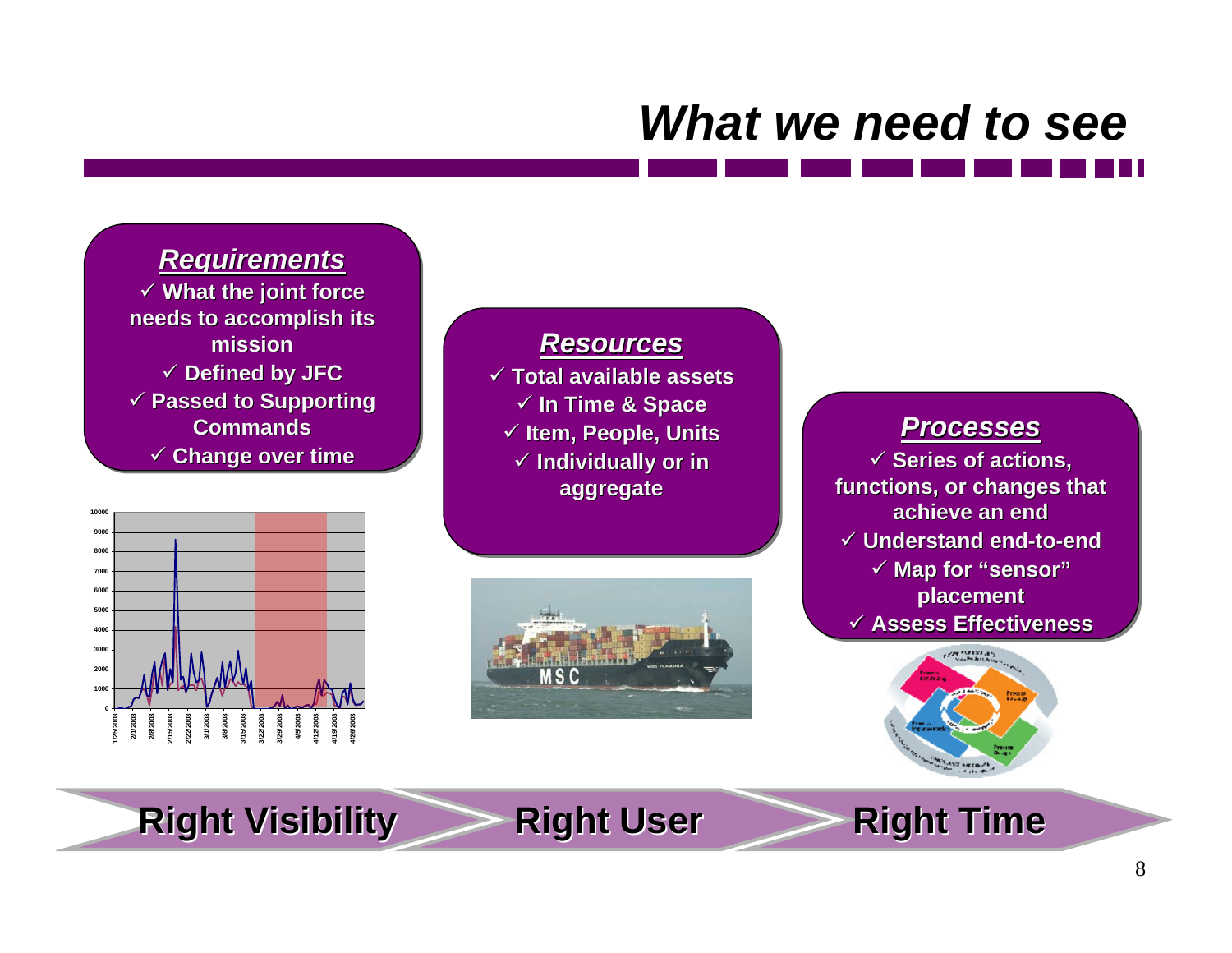### *Who Needs to "See"*

#### **Leverage commercial capabilities to enable effective support Provide effective, integrated support to JFC Operations Responsive & relevant guidance & resource application policy Provide and sustain trained and ready forces to the JFCWeigh resources against demands for concept of support Title X directive authority for logistics depends on visibility Industry Industry Interagency Interagency ------------ ------------Multinational MultinationalDoDStaff Services Services Joint Logistician Logistician JFC** *Who Needs Visibility Why they need it*

### *Where they need it*

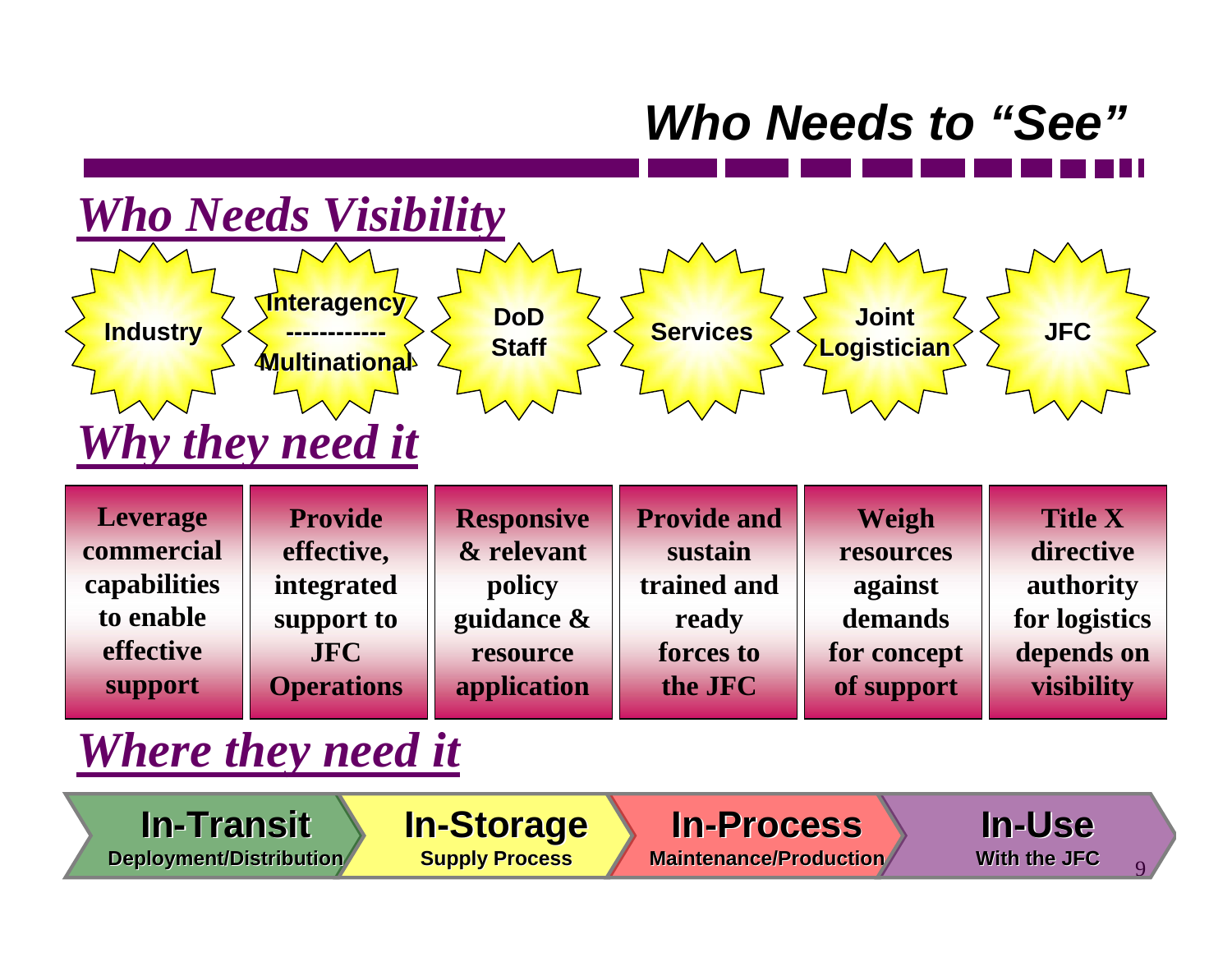



**Authoritative data** *-*<u>Authoritative data</u> *- requires a shared data environment and architecturedata environment and architecture data environment and architecturerequires a shared requires a shared* 

**Unity of effort** *-*<u>**Unity of effort** *- requires optimized*</u> *processes absent unity of command processes absent unity of command processes absent unity of command requires optimized requires optimized* 





**Access** *-***Access** - requires we balance info **Prop** *security with 24/7 access capability security with 24/7 access capability security with 24/7 access capability requires we balance info requires we balance info* 

**Precision** *– requires clear understanding*  **Precision Precision** *of what data is important and when of what data is important and when of what data is important and when–requires clear understanding requires clear understanding* 

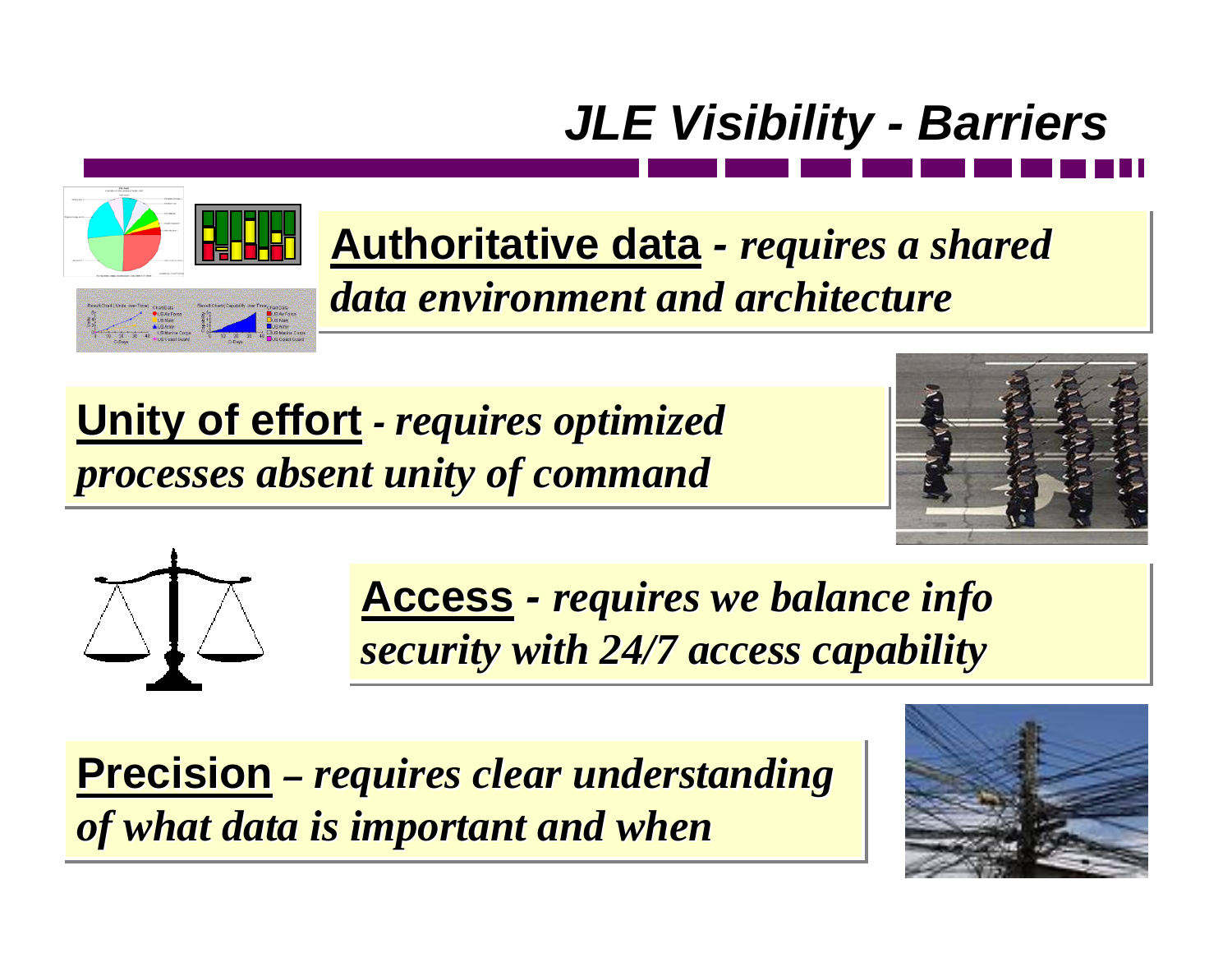### *The Way Ahead…*

#### •*Define the JLE process architecture*

- Map the processes that deliver JL outcomes vs. requirements
- Overlay existing resources against the process
- Leverage & integrate "as is" to eliminate redundancies
- Use JFC outcomes to optimize over time

#### •*Develop the JLE data architecture*

- Authoritative, Available & Transparent
- • *Deliver a JLE decision support application (GCSS-J)*
	- Planning
	- Execution

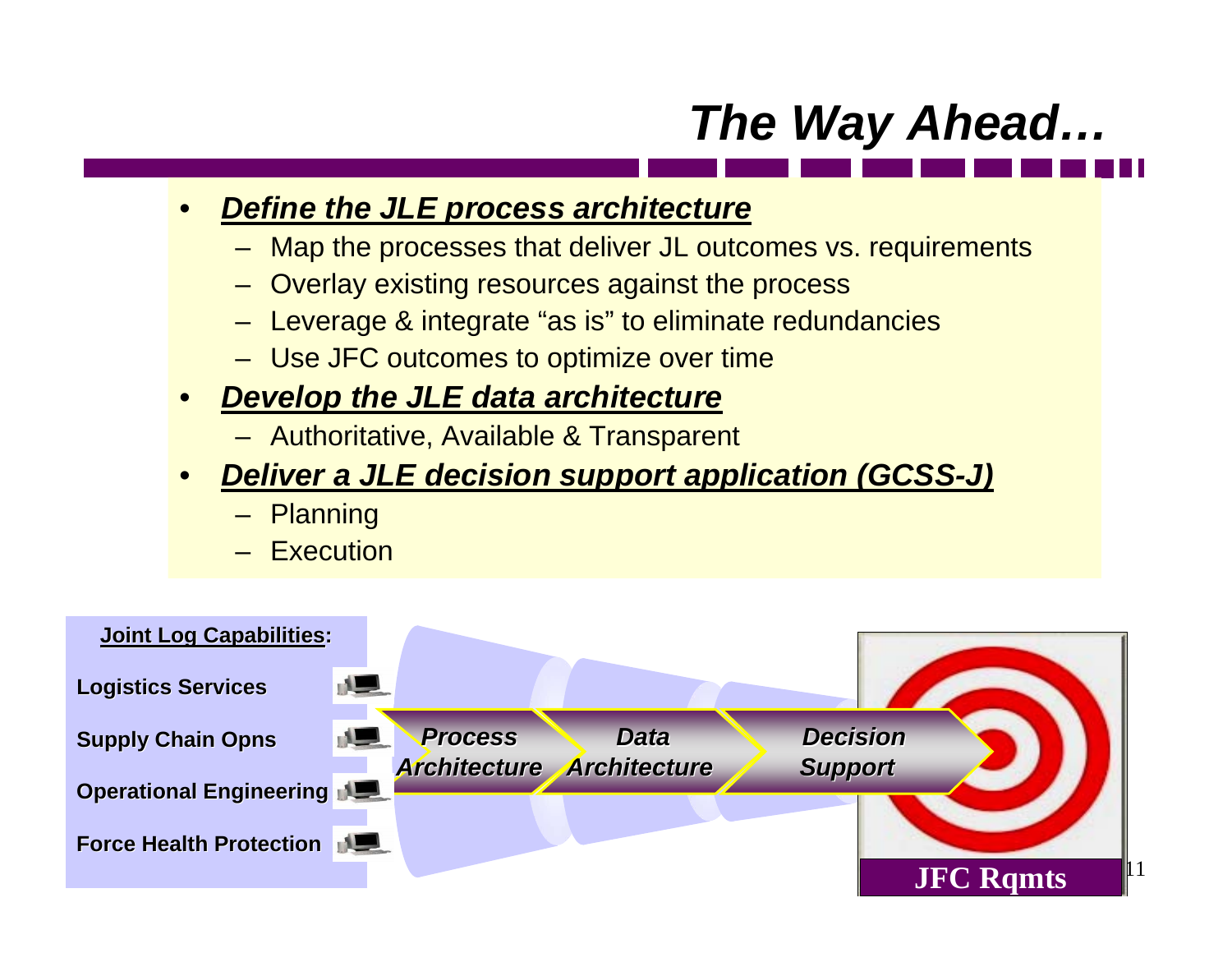# *Parting Thoughts . . .*

### **You play an ever-changing & increasingly important role . . .**

*We need your help to . . .* 

9 **Support and participate in mapping the JLE process** 9 **Support and participate in mapping the JLE process** *Apply expertise across the supply chains* 9 **Define** *vendor* **requirement for visibility** 9 **Define** *vendor* **requirement for visibility** *Develop architecture that meets all participants needs Develop architecture that meets all participants needs Develop architecture that meets all participants needs* 9 **Participate in JLE data architecture development** 9 **Participate in JLE data architecture development** *Identify authoritative data sources and access Identify authoritative data sources and access Identify authoritative data sources and access* 9 **Support delivery of the JLE application (GCSS-J)** 9 **Support delivery of the JLE application (GCSS-J) E**nsure data is "published" for GCSS-J "subscription" 9 **Develop commercial tools and applications that easily**  9 **Develop commercial tools and applications that easily integrate into GCSS-J integrate into GCSS-J**

**• Users must demand to use our system & applications**